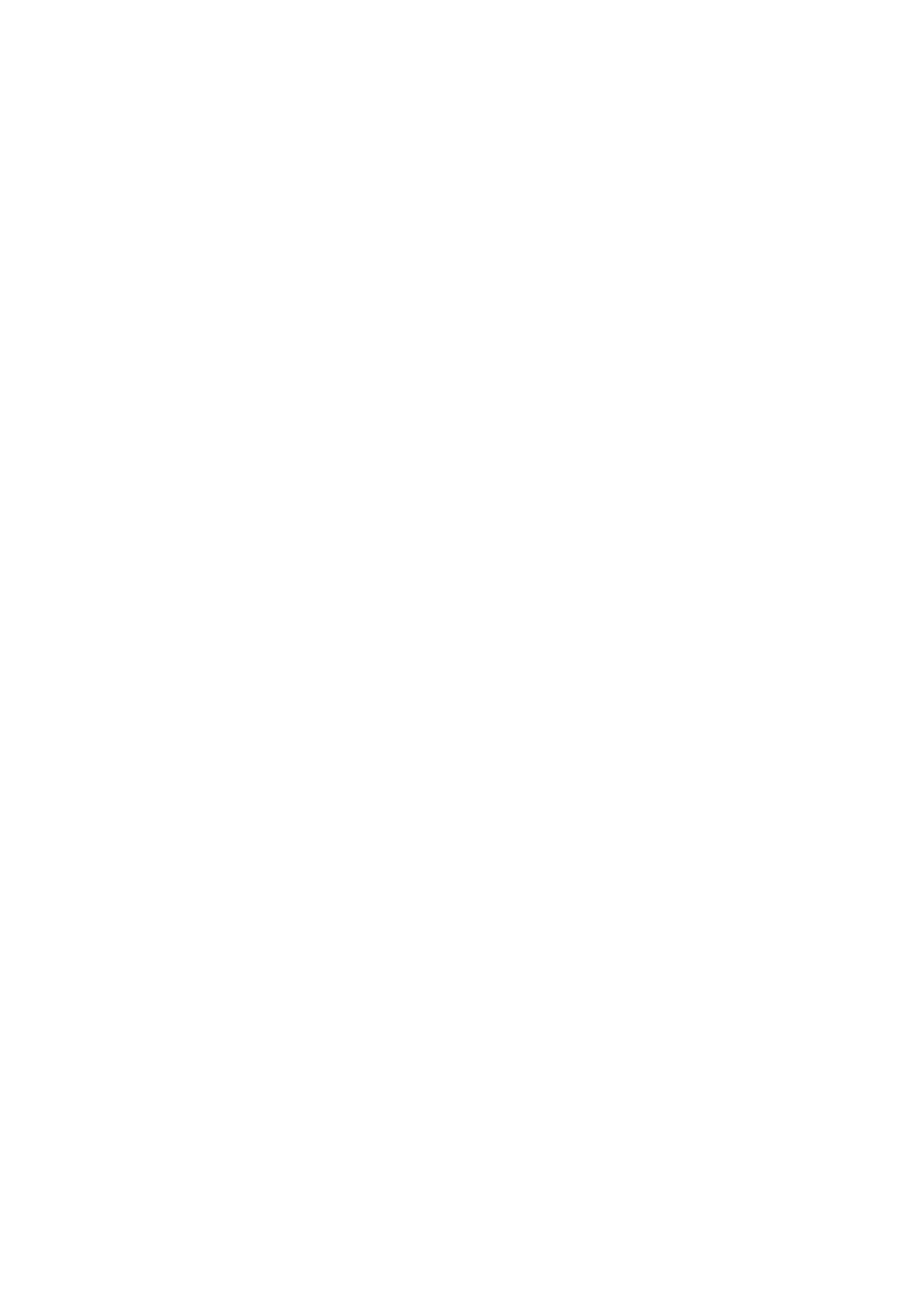### The DW Range

The DW pump from APV is designed for ultra hygienic applications. The range consists of 31 models with capacities ranging from 3 litres /100 revs to 1,016 /100 revs and pressures up to 30 bar. All product wetted parts are made from AISI 316L stainless steel and all elastomers comply with FDA-requirements.

#### The most versatile rotary pump on the market

The DW range reflects latest technology in the development of rotary positive displacement pumps. No equivalent pump on the market offers such a wide range of features incorporated in a single pump.

### Features and benefits

#### High volumetric efficiency

The DW range is designed for out-standing efficiency. Internal clearances have been minimised so that a smaller pump size can be selected for medium viscosity applications. This reduces both the initial investment and running costs.

### Ultra-hygienic, accommodates harsh CIP-cycles

All DW models are CIP/SIP cleanable. The pumps are designed to withstand rapid temperature changes and can therefore accommodate very harsh CIPcycles.

#### Patented rotor design

A patented rotor design means that the DW runs completely pulse-free and without internal cavitation when handling high viscous products. This ensures a consistent process flow e.g. in connection with filling machines. It also safeguards valves and other equipment that is liable to damage through pressure surges.

### Low NPSH-requirement

The highly improved suction capability of the DW pump considerably reduces the NPSH-requirement. This, in combination with the absence of pressure pulsations, makes the DW pumps ideal for many applications, such as ultra-filtration.

#### Gentle product handling

The rotor designs available ensure maximum product integrity and minimise risk of potential damage to sensitive products.

#### Self-drainable pump

Contrary to most lobe pumps on the market, the DW pump is completely self-drainable when vertically ported. This reduces the risk of cross contamination by minimising retention in the pump head.

#### Easy maintenance

The easy access front loaded mechanical seals reduce maintenance time considerably. All shaft seal O-rings are identical and access to the shaft seal is achieved by simply removing the front cover and the rotors. Likewise, the timing of rotors is an equally uncomplicated operation.

#### Low noise levels

The patented rotor design practically eliminates hydraulic noise and the helical gears minimise gearbox noise.

### High standards of hygiene

All pumps are ultra-hygienic and they are 3A and EHEDG approved.

### High capacity

The DW 6 and DW 7 high capacity pumps are unique in the field of positive displacement pumps in that they are capable of running up to 800 rpm and pumping up to 1016 L/100 revs. (approximately 370 m<sup>3</sup>/h).

The DW7 is the largest positive displacement pump available in today's marketplace.



*The largest positive displacement pumps in the world.*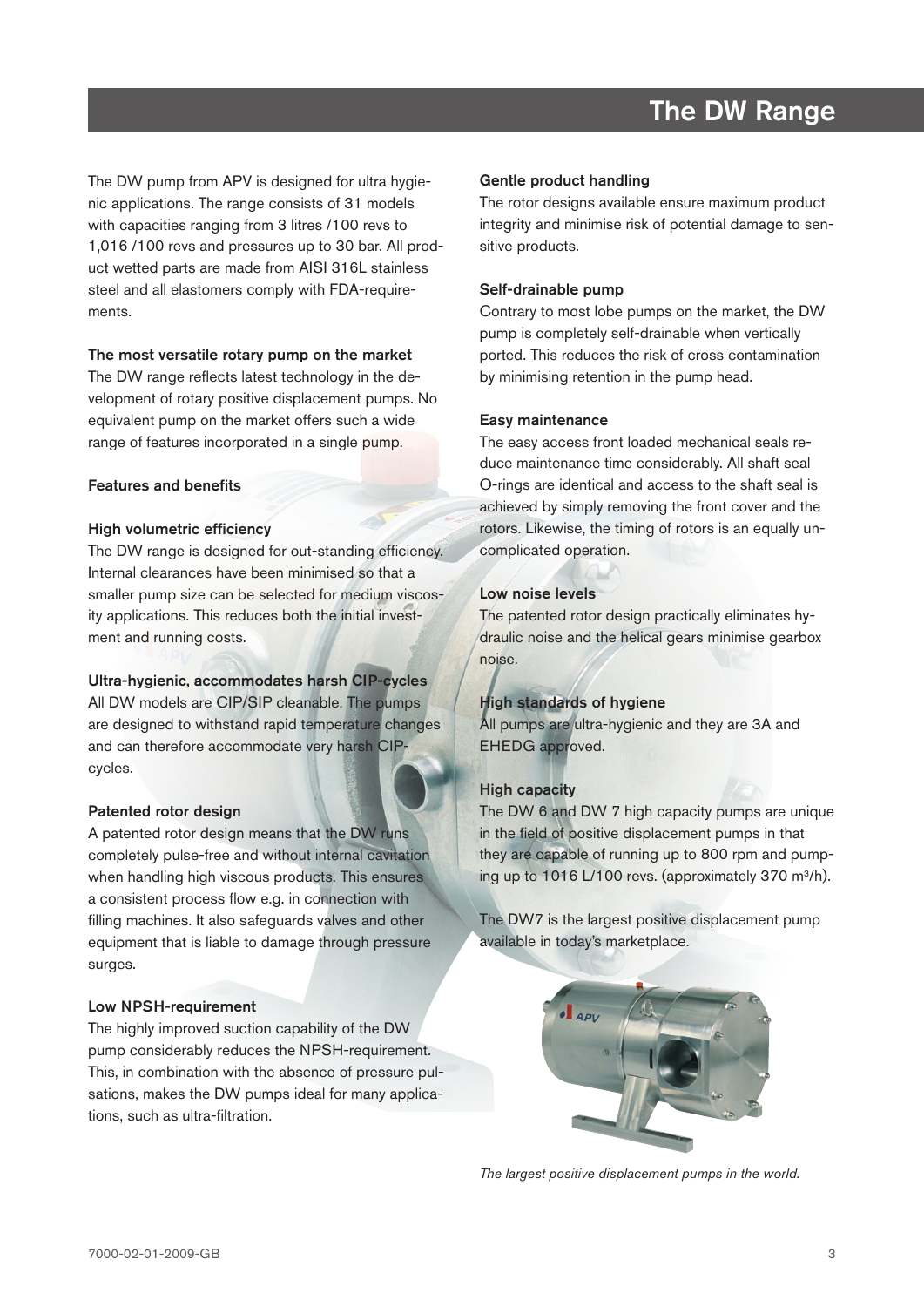### Pump construction and options

#### Flexible design

The construction of the DW pump is as simple as possible in order to ensure quick and easy maintenance. It can be changed from a horizontally to a vertically ported version without a special gearcase. The feet are simply moved on the pump and thus the port orientation can be changed within minutes.

Standard elastomer material is EPDM. FPM (Fluorocarbon) and Isolast® (perfluoroelastomer) are standard options.

#### Drive options

Various drive options can be supplied to suit your requirements:

- Fixed speed drive
- Manually variable speed drive
- Electronically variable speed drive

Pumps and drives can be mounted on our stainless steel baseplates and if needed the pumps can be supplied with a stainless steel motor shroud.

#### Rotor options

The rotors for the DW pump are available as bi-lobe and circumferential piston rotors. The patented piston rotors are especially suitable for high viscous products as it runs completely pulse-free and without internal cavitation.

The standard material is stainless steel 316 L, but NGA (Non Galling Alloy) can be supplied as an option. NGA rotors can be used when low tolerances are required, hence the rotors can touch the pump housing without galling.



*Two different rotor designs are available: bi-lobe and circumferential piston rotors.*



The two rotor types come in four versions – Multi Duty, High Efficiency, Super Tight and High Temperature. A table on the overleaf shows the various rotor options.

#### **Options**

For special applications we have designed the following options:

Rectangular inlet for extremely high viscosity products. By applying a rectangular inlet the inlet conditions are considerably improved.

Thermal jacket to provide a constant temperature level within the pump. Covers the front cover and the rotor casing.

This may be the solution for handling temperaturesensitive products such as chocolate.

Relief valve to avoid too high pressure within the pump.

APV's relief valve is EHEDG certified as the only one on the market. It is necessary when no other safety devices are installed.



*EHEDG certified DW Relief Valve.*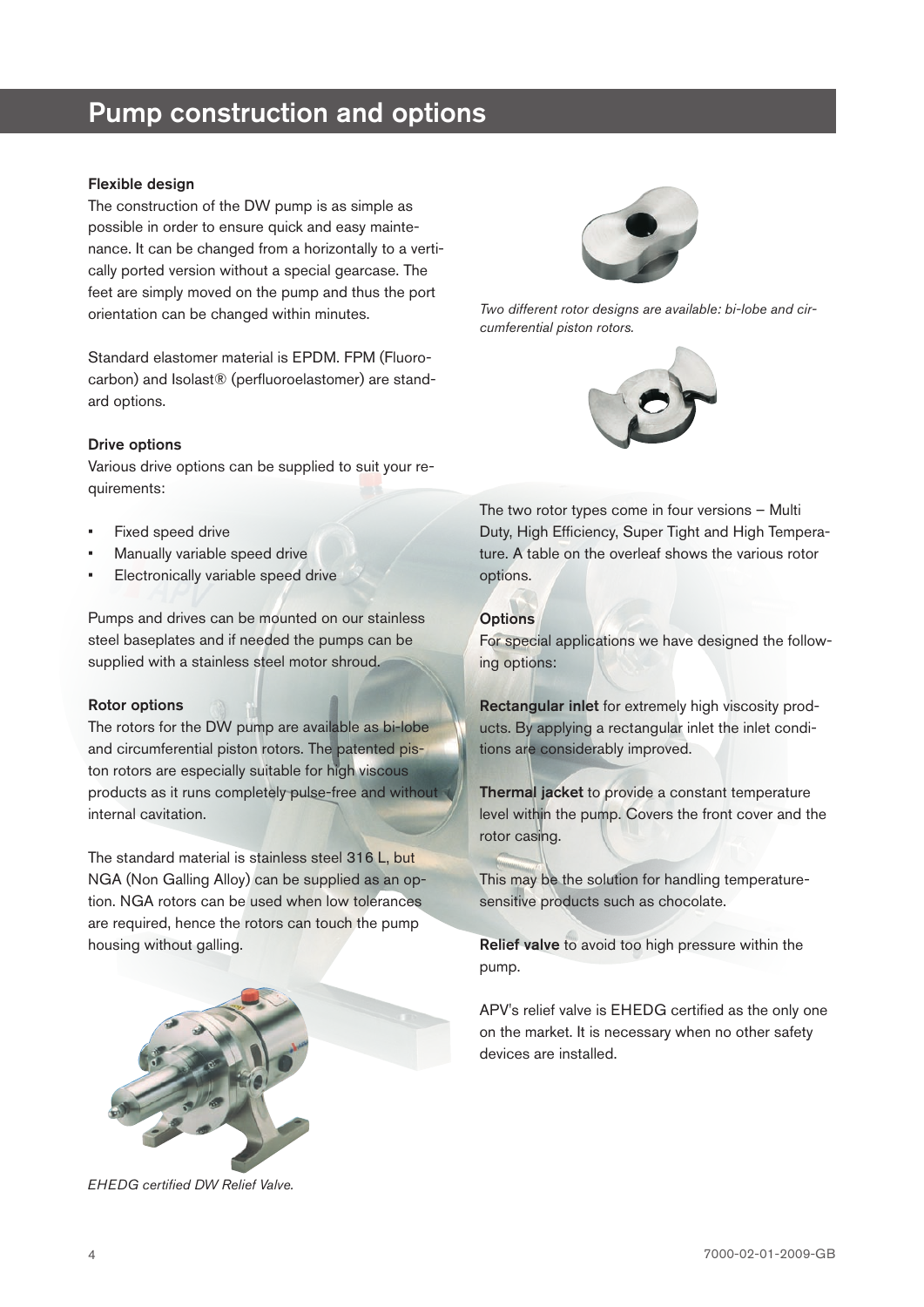## Pump Performance

| <b>Models</b> | <b>Max. revolutions</b> | Rotor type | Max. displacement<br>(litres per 100 revs.) | Max. pressure bar |
|---------------|-------------------------|------------|---------------------------------------------|-------------------|
| DW1/003/7.5   | 1400                    | Piston     | 3                                           | 7.5               |
| DW1/004/15    | 1400                    | Bi-lobe    | $\overline{4}$                              | 15                |
| DW1/007/7     | 1400                    | Bi-lobe    | $\overline{7}$                              | $\overline{7}$    |
| DW1/007/15    | 600                     | Bi-lobe    | $\overline{7}$                              | 15                |
| DW2/006/10    | 1400                    | Piston     | 6                                           | 10                |
| DW2/007/20    | 1400                    | Bi-lobe    | $\overline{7}$                              | 20                |
| DW2/013/10    | 1400                    | Bi-lobe    | 13                                          | 10                |
| DW2/013/15    | 600                     | Bi-lobe    | 13                                          | 20                |
| DW3/014/10    | 1400                    | Piston     | 14                                          | 10                |
| DW3/017/20    | 1400                    | Bi-lobe    | 17                                          | 15                |
| DW3/030/10    | 1400                    | Bi-lobe    | 30                                          | 10                |
| DW3/030/15    | 600                     | Bi-lobe    | 30                                          | 15                |
| DW3/050/5     | 1400                    | Bi-lobe    | 50                                          | 15                |
| DW4/033/10    | 1200                    | Piston     | 33                                          | 10                |
| DW4/0039/20   | 1200                    | Bi-lobe    | 39                                          | 20                |
| DW4/073/10    | 1200                    | Bi-lobe    | 73                                          | 10                |
| DW4/073/15    | 600                     | Bi-lobe    | 73                                          | 15                |
| DW4/125/5     | 1200                    | Bi-lobe    | 125                                         | 5                 |
| DW4/125/7     | 600                     | Bi-lobe    | 125                                         | $\overline{7}$    |
| DW5/080/12.5  | 1000                    | Piston     | 80                                          | 12,5              |
| DW5/093/25    | 1000                    | Bi-lobe    | 93                                          | 25                |
| DW5/142/15    | 1000                    | Bi-lobe    | 142                                         | 15                |
| DW5/256/7     | 1000                    | Bi-lobe    | 256                                         | $\overline{7}$    |
| DW6/172/12.5  | 800                     | Piston     | 172                                         | 12,5              |
| DW6/198/30    | 800                     | Bi-lobe    | 198                                         | 30                |
| DW6/308/15    | 800                     | Bi-lobe    | 308                                         | 15                |
| DW6/519/7     | 800                     | Bi-lobe    | 519                                         | $\overline{7}$    |
| DW7/370/10    | 600                     | Piston     | 370                                         | 10                |
| DW7/420/30    | 600                     | Bi-lobe    | 420                                         | 30                |
| DW7/725/15    | 600                     | Bi-lobe    | 725                                         | 15                |
| DW7/1016/7    | 600                     | Bi-lobe    | 1016                                        | $\overline{7}$    |

| <b>Rotor Types</b>     | <b>Design</b> |            | <b>Features</b>               |                             |                     |                                                |                                                                    |
|------------------------|---------------|------------|-------------------------------|-----------------------------|---------------------|------------------------------------------------|--------------------------------------------------------------------|
|                        | Material      | Clearance  | Max. operating<br>temperature | Max. tempera-<br>ture shock | Fully posi-<br>tive | Max. diff.<br>pressure<br>(% of pump)<br>max.) | Vulnerability towards for-<br>eign matter bigger than<br>clearance |
| Multi Duty             | 316L          | Medium     | $130^{\circ}$ C               | $110^{\circ}$ C             | 500 cp              | 100%                                           | High                                                               |
| <b>High Efficiency</b> | 316L          | Small      | $110^{\circ}$ C               | $50^{\circ}$ C              | 300 cp              | 100%                                           | High                                                               |
| <b>High Efficiency</b> | <b>NGA</b>    | Small      | $180^{\circ}$ C               | $80^{\circ}$ C              | 300 cp              | 100%                                           | Low                                                                |
| Super Tight            | <b>NGA</b>    | Very small | $180^{\circ}$ C               | $80^{\circ}$ C              | 100cp               | 80%                                            | Low                                                                |
| High Temperature       | 316L          | Large      | $180^{\circ}$ C               | $120^{\circ}$ C             | 700 cp              | 100%                                           | High                                                               |
| High Temperature       | <b>NGA</b>    | Large      | $210^{\circ}$ C               | $180^{\circ}$ C             | 700 cp              | 100%                                           | Low                                                                |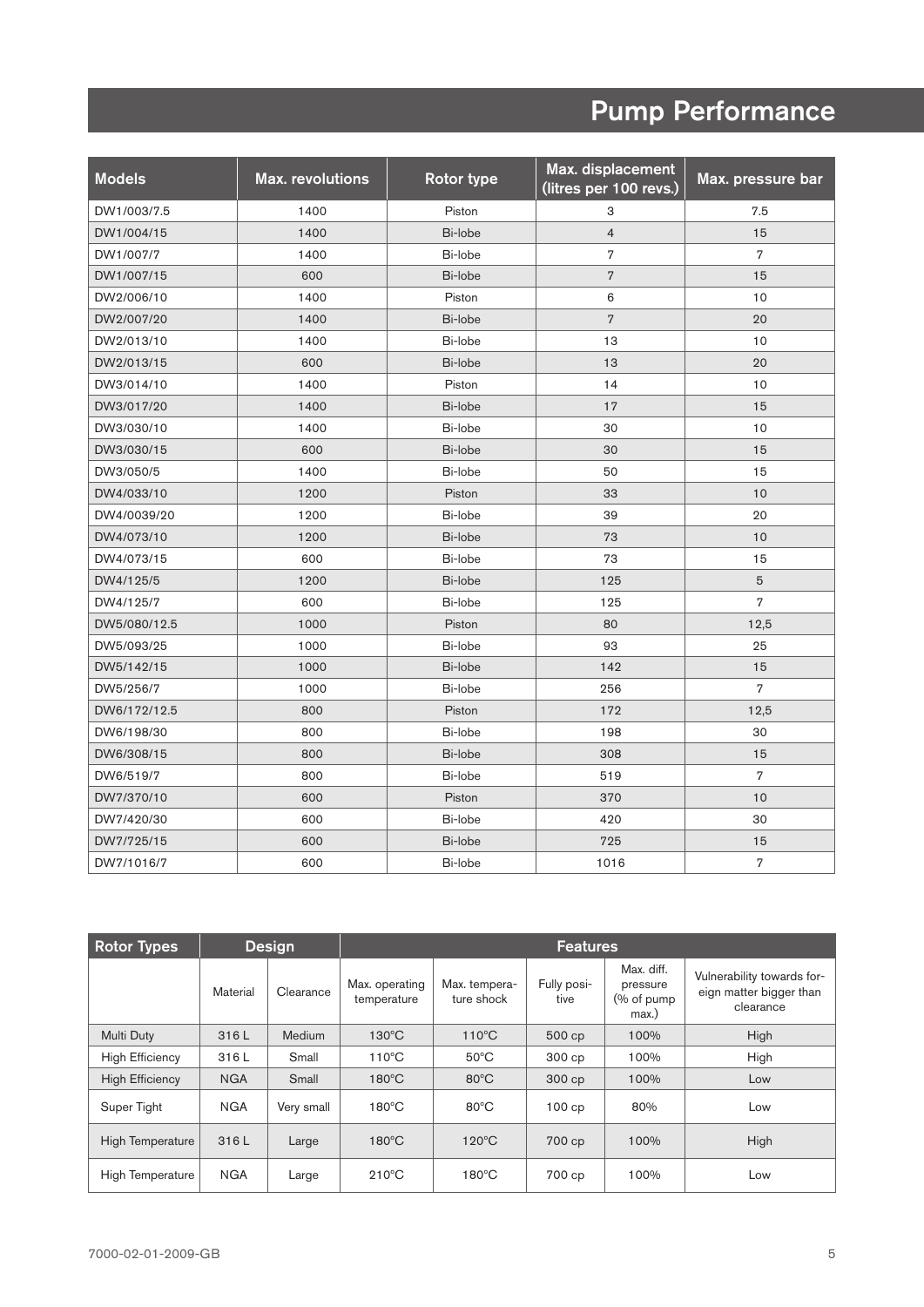### Customer industries and product applications

#### **Dairy**

Yoghurt Cream Curds and whey Butter Processed cheese

#### Drinks

Fruit juice Yeast Liquid sugar and glucose Cider and wine

#### Food

Fruit preserves Baby food Soup Meat sauces Chocolate Animal feed

#### Pharmaceutical and toiletries

Antibiotics Cough mixture **Toothpaste** Shampoo

#### Chemical

- Latex Paint Resins Photographic film coatings Oil additives
- and many more!

The figures included in this brochure are for guidance only.

Please use the DW Pump Sizing Programme or contact your local APV office for sizing and selecting a DW Pump.

*DW pumps for all industries.*







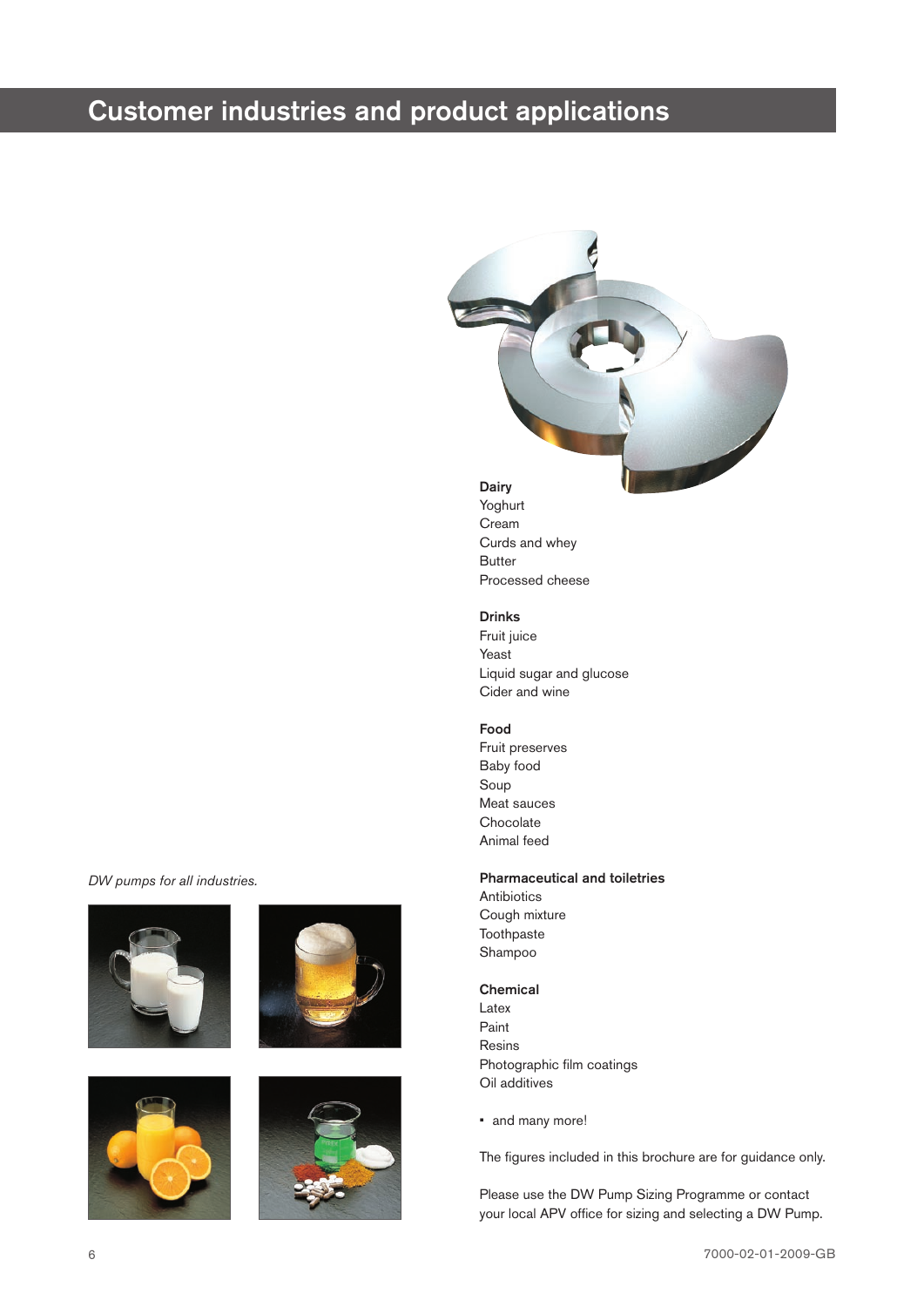### APV Fluid Handling

Hygienic handling of fluids is a demanding task. But APV has the expertise and know-how to manufacture components that match any process requirements.

APV has highly specialised manufacturing facilities, where we develop components designed to meet the highest hygienic standards.

+

And because APV focuses on improving and sustaining our customers' profitability, our products are to be found in the food, dairy, brewery, pharmaceutical, personal care, and chemical industries throughout the world.